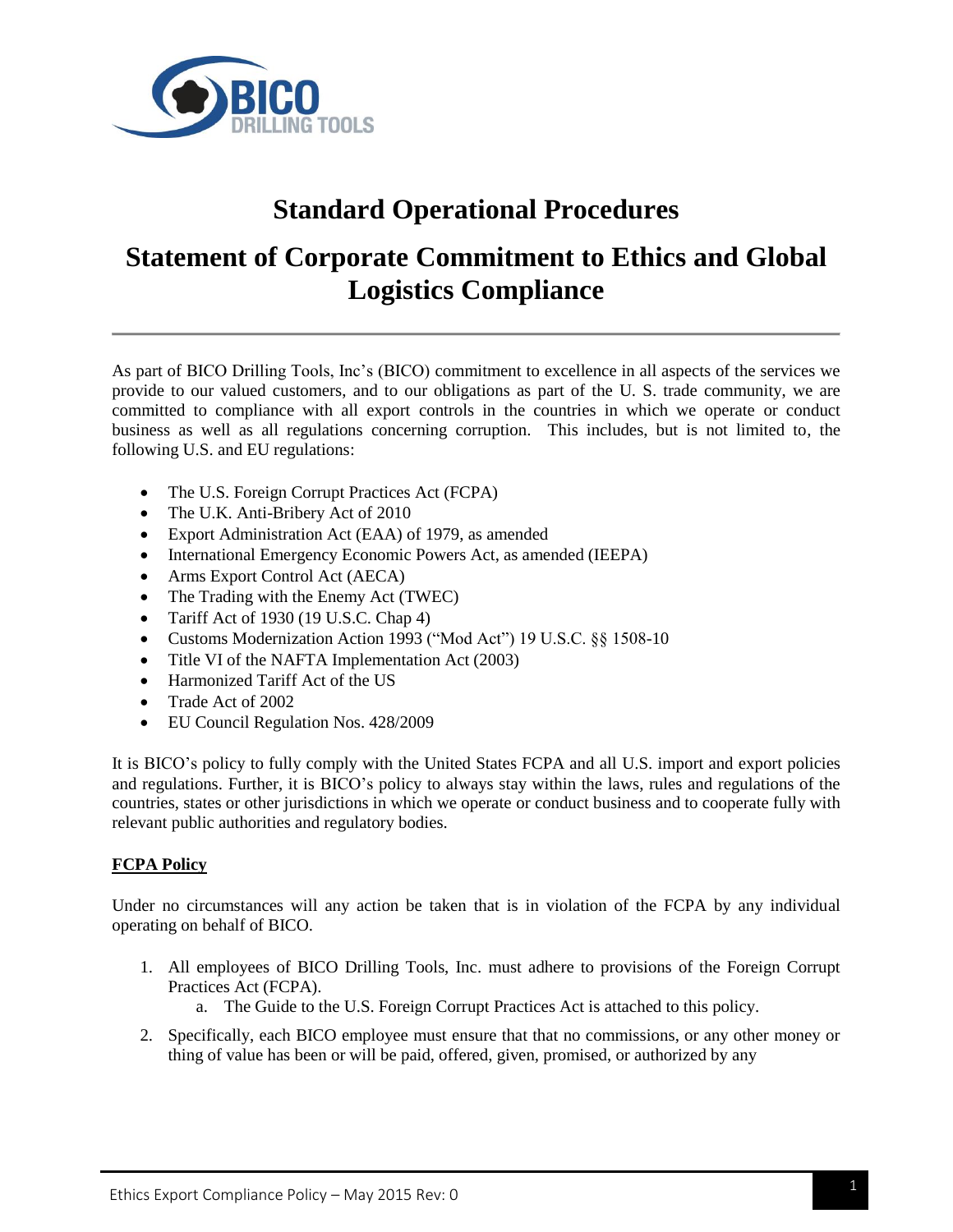

associated BICO Drilling Tools employee or BICO Drilling Tools itself, directly or indirectly, to any Public Official for the purposes of:

- a. Influencing any act, inaction or decision of, such persons in their official capacity; or
- b. Securing any improper advantage from such persons; or
- c. Inducing any such persons to use their influence with a Government (defined below) to affect or influence any act or decision of such Government; in order to assist the Company in any aspect of its business.
- d. Further, BICO and its authorized representatives, and any associated person of the representative shall make and keep books, records, and accounts in reasonable detail, accurately and fairly reflect the transactions and dispositions of the transactions between BICO and its representatives. The term "reasonable detail" means such level of detail as would satisfy prudent officials in the conduct of their own affairs.

For purposes of this certification, the terms set forth below shall have the following meaning:

- 1. "Associated Persons" means the Representative and any owner (including any principal, shareholder, or other person or entity having a direct or indirect financial interest), officer, director, partner, principal, employee, or any other person or entity, directly or indirectly, controlling, controlled by, or under common control with, the Representative.
- 2. "Public Official" means any officer or employee of a Government (including employees of national oil companies) or of a Public International Organization (defined below), or any person acting in an official capacity for or on behalf of any Government or Public International Organization, or any non-US political party or official thereof, or any candidate for a non-US political office.
- 3. "Government" means any non-US government or any agency, department, instrumentality or other entity of such government. The term "Government" shall also mean any Public International Organization.
- 4. "Public International Organization" means any public international organization covered by the FCPA, including international financial institutions such as the World Bank Group, the International Bank for Reconstruction & Development (IBRD), the European Bank for Reconstruction & Development (EBRD), and the Asian Development Bank.

#### **Ethics Policy**

BICO Drilling Tools, Inc. has a number of fundamental principles and values which it believes are important to uphold. The trust and respect of its staff, customers, agents, vendors and other stake holders are assets that cannot be bought and are the foundation of our success. These fundamental elements require that all business be conducted in adherence with the principles and values documented herein. The impact of wrongdoings and unethical behavior upon BICO would be substantial.

Every customer has a right to expect that BICO maintains proper standards and everyone at BICO has a duty to maintain these standards through everything they say or do. All owners, officers, employees and agents of BICO will adhere to the highest ethical and business practices. All actions of the owners,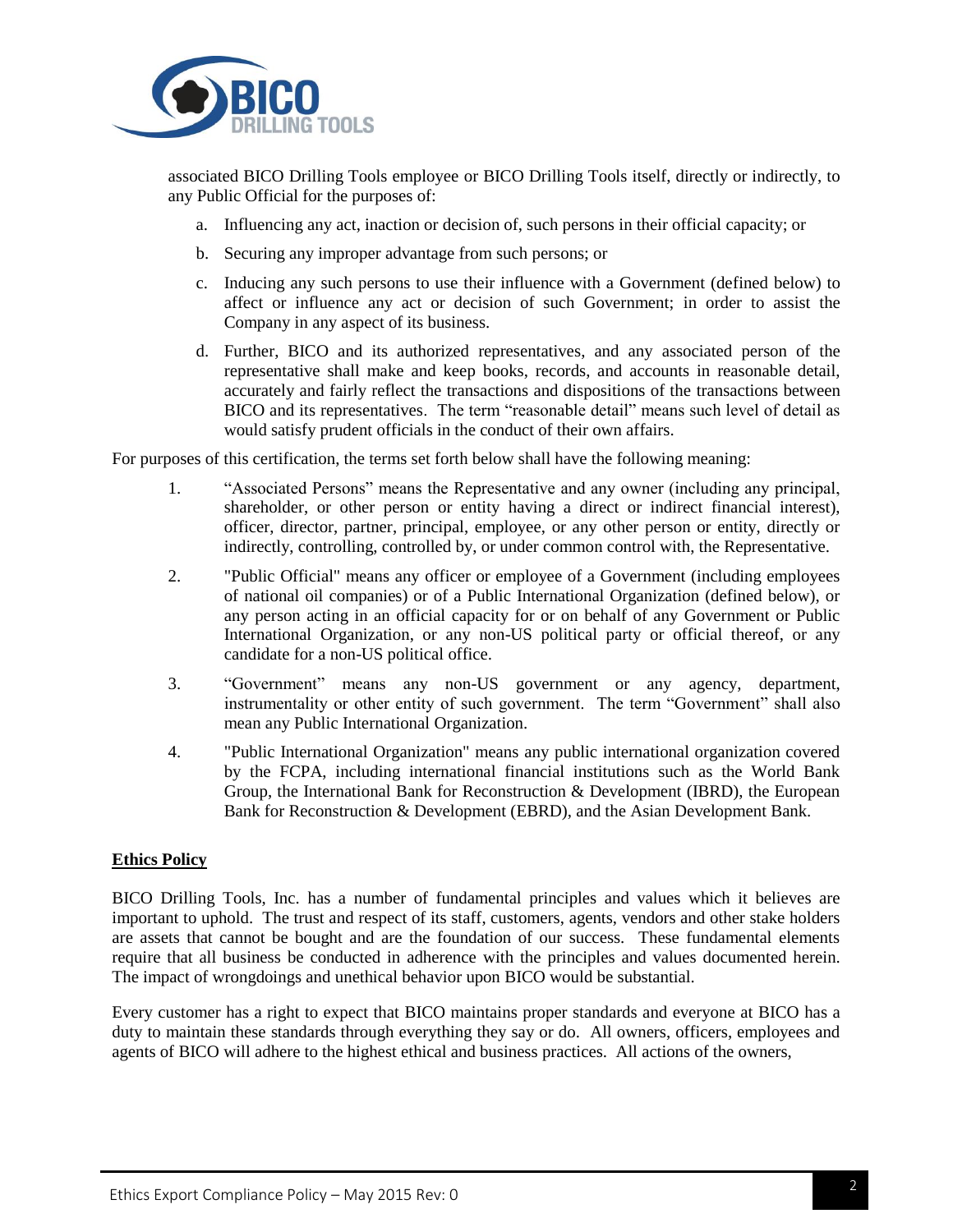

officers, employees and agents of BICO will be in compliance with the law, including the United States Foreign Corrupt Practices Act.

This Ethics Policy is supported by the President of BICO and shall be reviewed from time to time. The policy covers the main issues that may be encountered at work, and sets out standards of professionalism and integrity to be maintained by individuals working at or on behalf of BICO worldwide.

#### *Business Principles*

An ethics policy cannot cover every circumstance where a BICO employee or agent, may need to consider his/her conduct. If there is ever any doubt regarding ANY ethical matter, BICO Executive Management should be contacted for advice immediately and before proceeding.

Our key Business Principles are outlined as follows:

- 1. Our policy is to always work within the requirements of the U.S. Foreign Corrupt Practices Act
- 2. Our policy is to stay within the laws of each country we operate or conduct business in.
- 3. Discrimination or harassment of any kind will not be tolerated.
- 4. The legal and moral rights of others will be taken into account in our business transactions.
- 5. We will maintain a safe and healthy environment for people to work in.
- 6. We will not knowingly make misrepresentations.
- 7. No bribes can be given or received.
- 8. Conflicts of interest must be avoided and in all cases must be reported.
- 9. Employees are encouraged to report any suspected wrongdoings.

#### *Ethics in the Marketplace*

Customers will be treated with respect and competition will be fair and ethical.

Collaboration with competitors to establish or maintain prices or to unlawfully restrain trade will not be allowed.

Customers will be given factual information about prices, schedules, services and other terms of business. Agents, suppliers, vendors, advisors and representatives will be treated fairly, honestly and in accordance with agreed terms.

From time to time, customers, suppliers, advisors or representatives may divulge confidential information to employees. It is our duty to respect these confidences.

Any complaints from customer, suppliers, subcontractors, advisors or representatives will be dealt with promptly and fairly.

BICO's President and Executive Management will ensure that contracts or arrangements agreed to with customers and suppliers are consistent with the values and principles outlined herein and that they do not reflect badly on the reputation of BICO.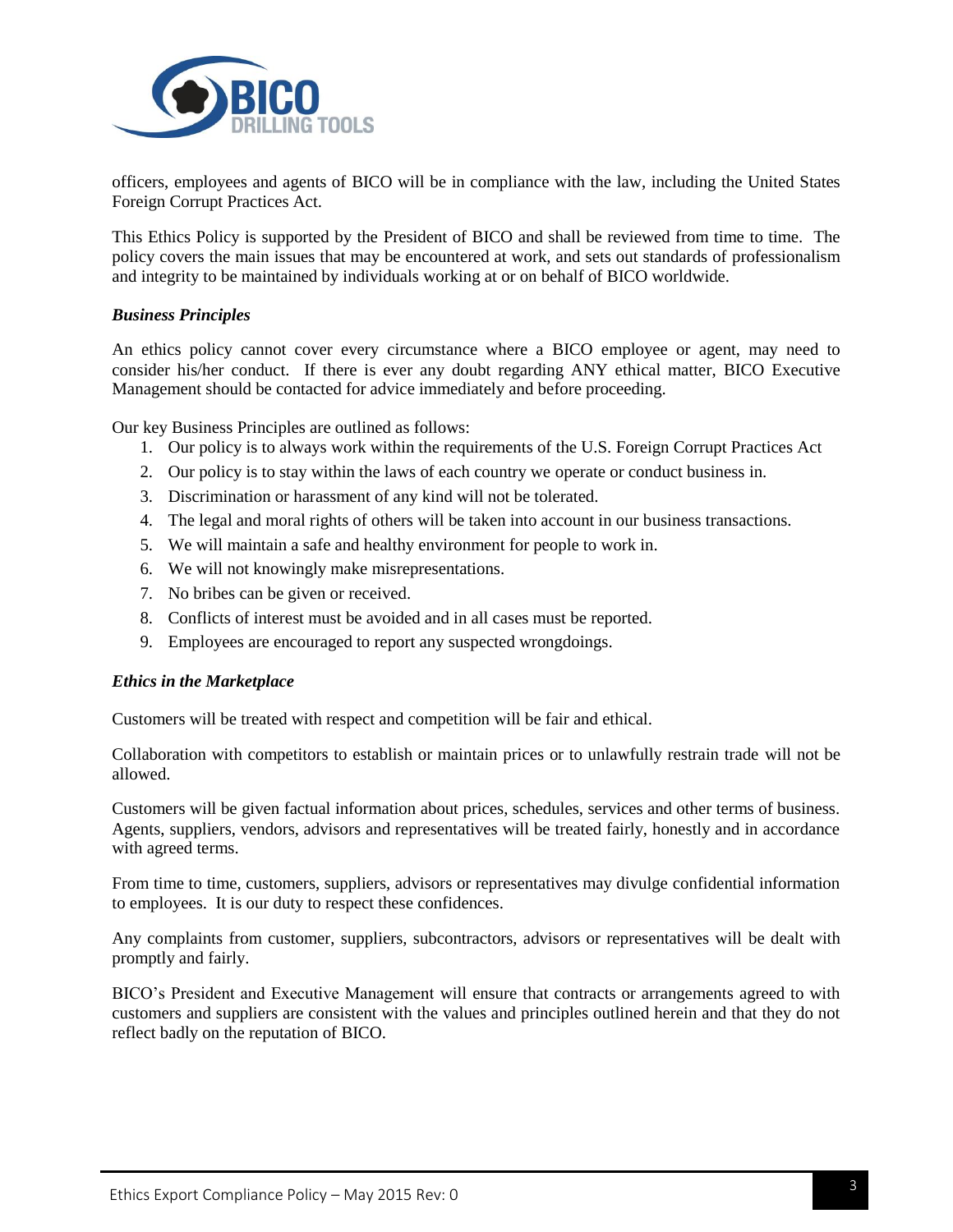

### *Bribes and other Payments to Influence Business Transactions*

The giving or receiving of any such payment is not allowed. No bribes of any sort may be paid to or accepted from customers, vendors, suppliers, politicians, government advisors or representatives by either a BICO employee, contractor or agent on behalf of BICO. As bribes are strictly prohibited, it is not permitted to establish accounts or internal budgets for the purposes of facilitating bribes or influencing transactions (slush funds).

### **Export Compliance Policy**

As part of BICO's commitment to excellence in all aspects of the services and equipment we provide to our valued customers, and to our obligations as part of the U. S. exporting community, we are committed to compliance with all export controls in the Export Administration Act (EAA) including, but not limited to, the Export Administration Regulations (EAR), Office of Foreign Asset Control (OFAC) Regulations, and International Traffic in Arms Regulations (ITAR).

The export of certain items, technologies, software and services is regulated for reasons of national security, foreign policy, prevention of the spread of weapons of mass destruction and for competitive trade reasons. Prior written authorization (a "license") from one or more U.S. government agency will be required to carry out certain exports and activities involving specified commodities or technologies or certain countries and individuals, if an exemption or exclusion is not available.

Export control laws restrict the shipment, transmission or transfer of certain items, software, technology and services from the U.S. to foreign countries, as well as "deemed exports," which are releases of controlled technology and software source code to foreign nationals located in the U.S.

Although BICO's Positive Displacement Motors (PDM's) do not generally require an export license, except to persons or entities on one of the Denied Parties Lists or to a sanctioned country or geographical area, other products may be restricted. Sanctioned countries include North Korea, Syria, Iran, Cuba, and Crimea Region of Ukraine. Failure to comply with these laws exposes BICO to severe criminal and civil penalties (fines and prison sentences) as well as administrative sanctions.

Export compliance is the responsibility of all BICO employees. BICO is committed to export compliance by ensuring that compliance is an important aspect of our corporate culture and that the requirements and disciplines to comply are integrated into our daily business processes. It is BICO's commitment that all staff members and contract personnel, as applicable, will be trained in the requirements, policies, and procedures to ensure compliance and to prevent even inadvertent violations. Under no circumstances will exports be made, nor shall assistance be given to exports made contrary to U.S. export regulations by any individual operating on behalf of BICO. This includes, but is not limited to the following:

- Re-export of any commodity, technology or software unless appropriate authorization has been obtained, including foreign-produced items that are the direct product of U.S. technology and software, and that are subject to national security controls under the Export Administration Act;
- Any activities that are in violation of the United States policies which seek to control nuclear proliferation, missile technology, and chemical and biological weapons;
- Sell or ship any product contrary to United States export laws nor shall these laws be compromised for commercial gain;